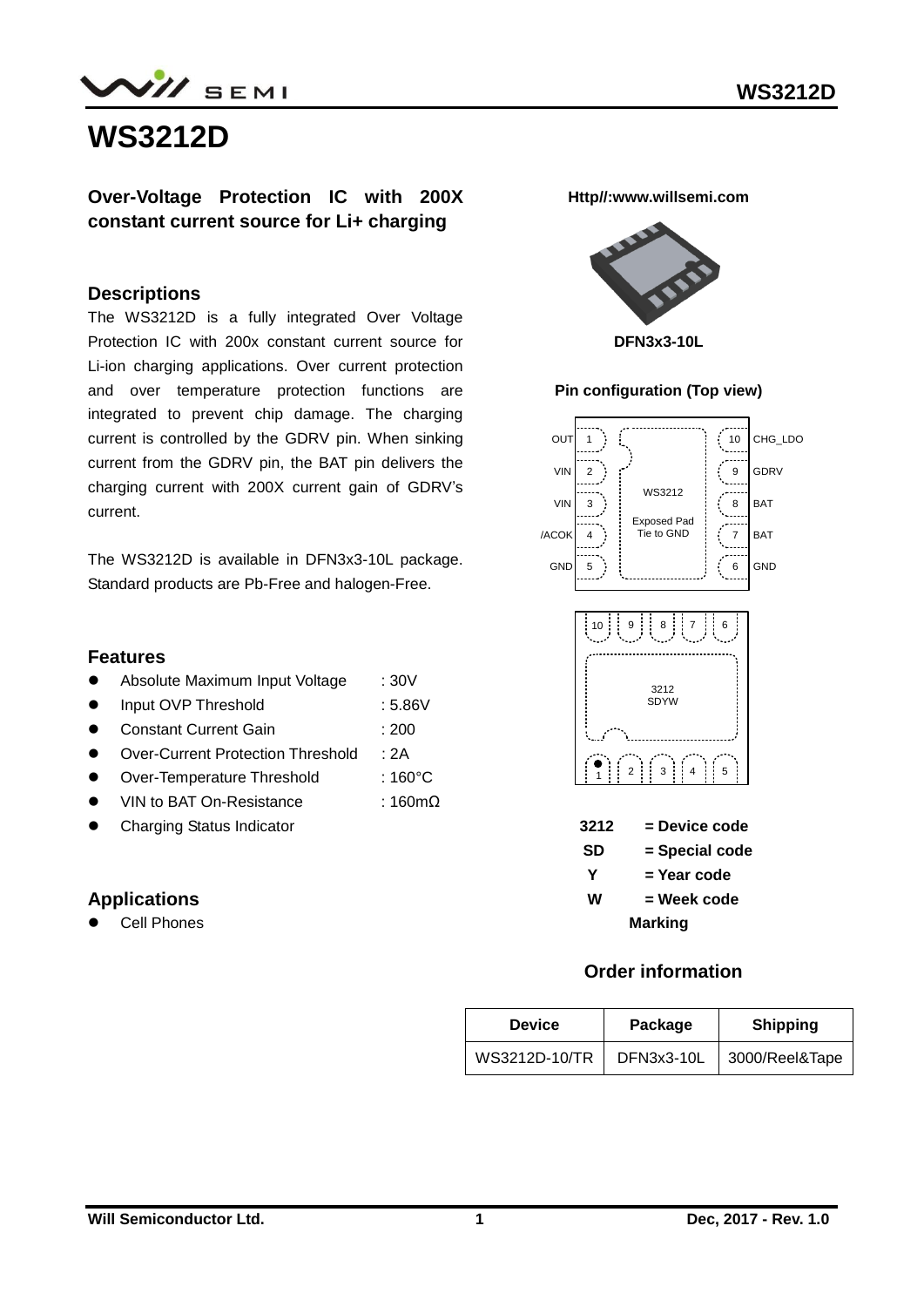

## **Typical Applications**



## **Block Diagram**

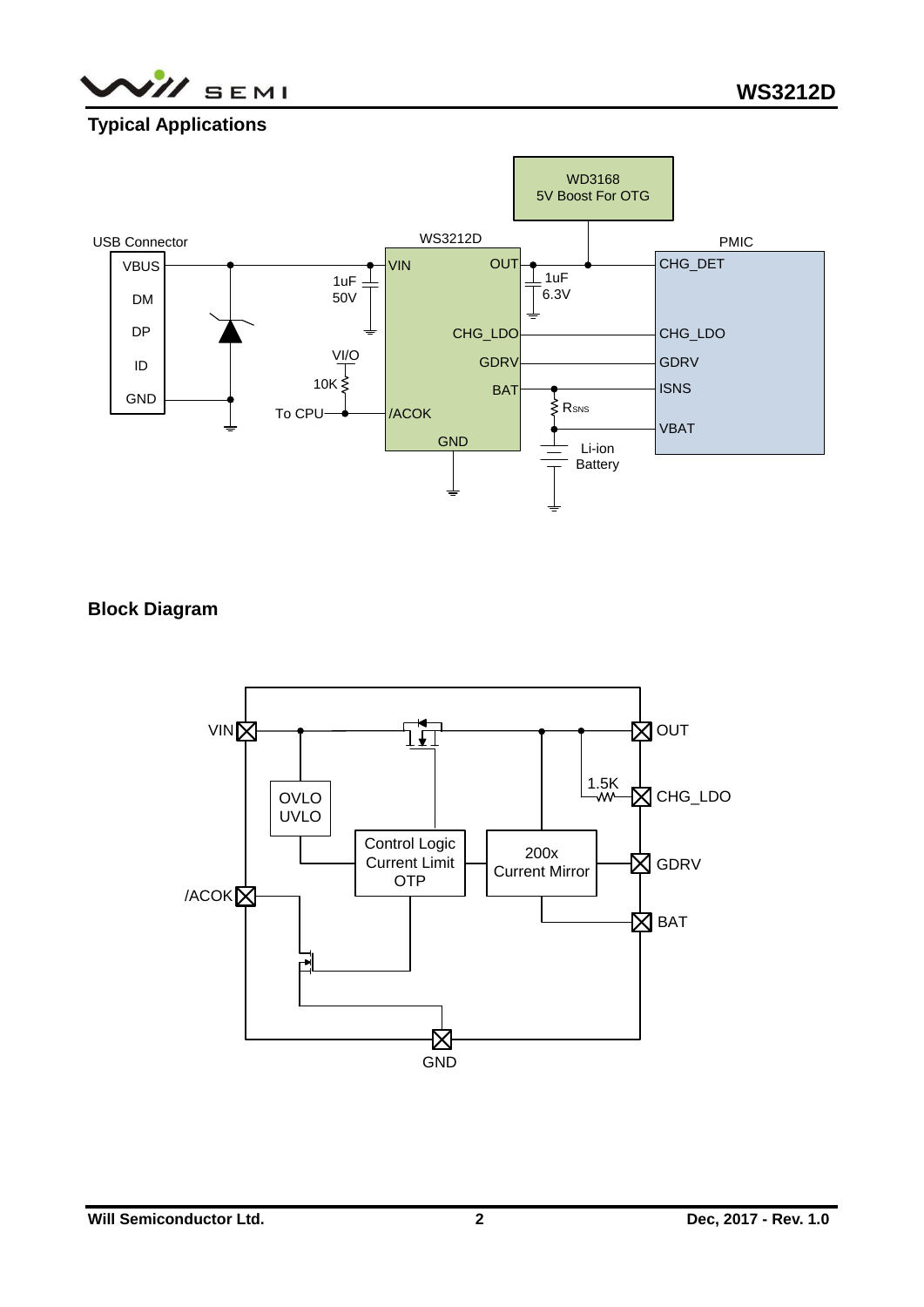WII SEMI

## **Pin Descriptions**

| Pin No. | Symbol      | <b>Function</b>                                                                                                                                          |
|---------|-------------|----------------------------------------------------------------------------------------------------------------------------------------------------------|
|         | <b>OUT</b>  | Power supply output pin. This pin provides supply voltage to the PMIC input.<br>Bypass to GND with a 1uF (min.) ceramic capacitor.                       |
| 2, 3    | <b>VIN</b>  | Power supply input pin. This pin is connected to external DC supply and bypassed<br>to GND with a 1uF (min.) ceramic capacitor.                          |
| 4       | /ACOK       | Open-drain charging status output pin. When charging battery, the ACOK pin is<br>pulled low by an internal N-channel MOSFET.                             |
| 5, 6    | <b>GND</b>  | Ground pin.                                                                                                                                              |
| 7, 8    | <b>BAT</b>  | Charging current output pin. This pin provides supply source current to battery.                                                                         |
| 9       | <b>GDRV</b> | Charging current control pin. When sinking current from this pin, the BAT pin will<br>source out a current whose magnitude is 200 $X$ $_{\text{GDRV}}$ . |
| 10      | CHG LDO     | Charge_LDO output voltage with $1.5K\Omega$ resistor.                                                                                                    |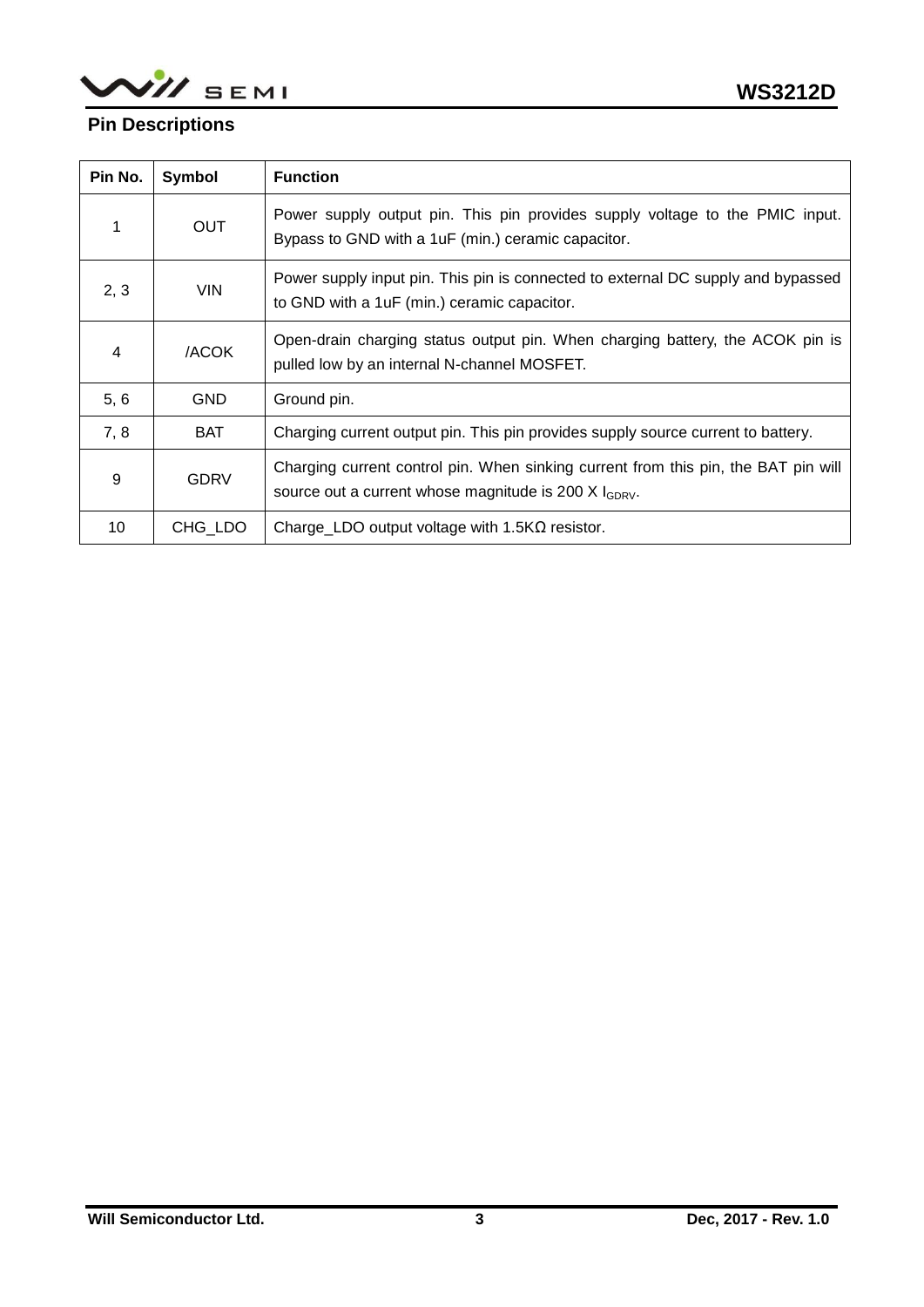

## **Absolute Maximum Ratings**

| <b>Parameter</b>                       | <b>Symbol</b>                | Rating      | <b>Unit</b> |  |
|----------------------------------------|------------------------------|-------------|-------------|--|
| VIN Input Voltage (VIN to GND Voltage) | $V_{IN}$                     | $-0.3 - 30$ | V           |  |
| <b>BAT Voltage</b>                     | V <sub>BAT</sub>             | $-0.3 - 7$  | V           |  |
| <b>BAT Charging Current</b>            | $I_{\text{BAT}}$             | 1.5         | A           |  |
| CHG_LDO to GND Voltage                 | $V_{CHG\_LDO}$               | 7           | $\vee$      |  |
| GDRV to GND Voltage                    | V <sub>GDRV</sub>            | 7           | $\vee$      |  |
| OUT to GND Voltage                     | $V_{OUT}$                    | 9           | V           |  |
| Junction Temperature                   | TJ                           | 160         | $^{\circ}C$ |  |
| <b>Operation Temperature</b>           | ${\mathsf T}_{\textsf{OPR}}$ | $-45 - 85$  | $^{\circ}C$ |  |
| Storage Temperature                    | ${\sf T}_{\text{STG}}$       | $-65 - 125$ | $^{\circ}C$ |  |
| Lead Temperature (Soldering 10s)       |                              | 260         | $^{\circ}C$ |  |
|                                        | <b>HBM</b>                   | 5           | kV          |  |
| <b>ESD Ratings</b>                     | МM                           | 200         | V           |  |
|                                        | <b>CDM</b>                   | 2           | kV          |  |
| Latch-Up                               |                              | 800         | mA          |  |

**Note:** These are stress ratings only. Stresses exceeding the range specified under "Absolute Maximum Ratings" may cause substantial damage to the device. Functional operation of this device at other conditions beyond those listed in the specification is not implied and prolonged exposure to extreme conditions may affect device reliability.

### Recommend Operating Conditions ( $T_A = 25^\circ C$ , unless otherwise noted)

| <b>Parameter</b>           | Symbol          | Rating      | Unit |
|----------------------------|-----------------|-------------|------|
| Supply Voltage             | V <sub>IN</sub> | $4.5 - 5.5$ |      |
| <b>Charge Current</b>      | ICC             | $0.1 - 1.2$ |      |
| <b>Ambient Temperature</b> | ΙA              | $-40-85$    |      |
| Junction Temperature       |                 | $-40 - 125$ | ∽    |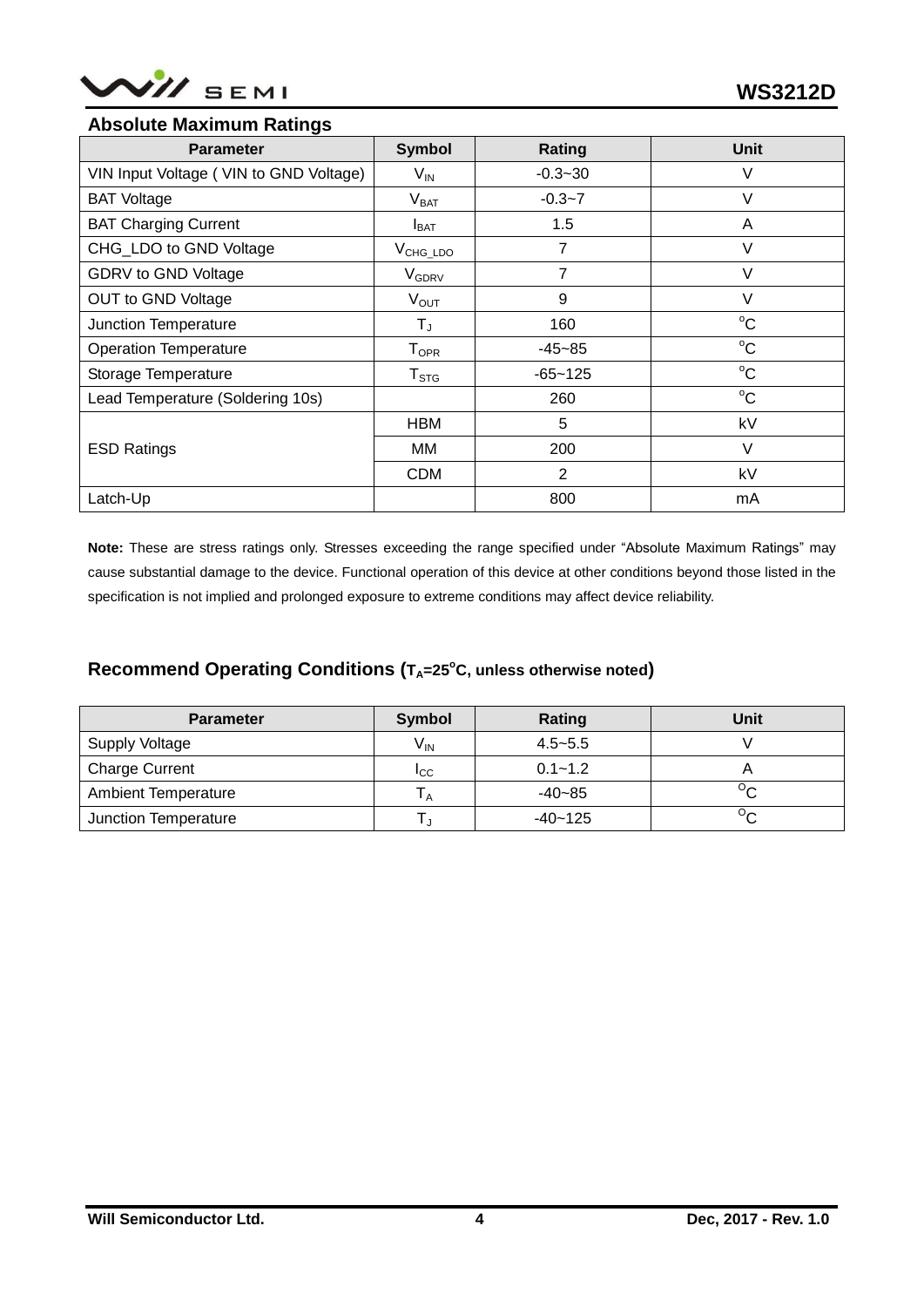

## **Electronics Characteristics** (V<sub>IN</sub>=5V, T<sub>A</sub>=25<sup>°</sup>C, V<sub>BAT</sub>=4V, C<sub>OUT</sub>=1uF, unless otherwise noted)

| Symbol                    | <b>Parameter</b>                                             | <b>Condition</b>                                           | Min.           | Typ. | Max.  | <b>Unit</b> |  |  |
|---------------------------|--------------------------------------------------------------|------------------------------------------------------------|----------------|------|-------|-------------|--|--|
| <b>DC Characteristics</b> |                                                              |                                                            |                |      |       |             |  |  |
| $R_{ON1}$                 | VIN to OUT On Resistance                                     | $IOUT=1A$                                                  |                | 75   | 150   | $m\Omega$   |  |  |
| R <sub>ON2</sub>          | Charge (OUT to BAT) On Resistance                            |                                                            |                | 85   |       |             |  |  |
| R <sub>LDO</sub>          | CHG_LDO Output Series Resistance                             |                                                            | 1.2            | 1.5  | 1.8   | $k\Omega$   |  |  |
| $I_{VIN}$                 | <b>VIN Supply Current</b>                                    | I <sub>OUT</sub> =0A, CHG_LDO and<br>100<br>GDRV pins open |                | 188  | 300   | uA          |  |  |
| $I_{VIN(OVP)}$            | VIN Supply Current under OVP                                 | $V_{IN} = 6.5V$                                            | 50             | 104  | 200   |             |  |  |
| $I_{CHG(min)}$            | Minimum Charge Current (BAT pin)                             |                                                            |                | 25   |       | mA          |  |  |
| $I_{\rm OC}$              | <b>Over-Current Limit Level</b>                              |                                                            | $\overline{2}$ |      |       | A           |  |  |
| $N_{CUR}$                 | <b>Current Mirror Gain</b>                                   | $IBAT=1A$                                                  | 180            | 200  | 220   | A/A         |  |  |
|                           | V <sub>OUT</sub> -V <sub>BAT</sub> Lockout Release Threshold | $V_{\text{OUT}}$ rising                                    |                | 100  |       | mV          |  |  |
| <b>V<sub>ASD</sub></b>    | V <sub>OUT</sub> -V <sub>BAT</sub> Lockout Threshold         | $V_{\text{OUT}}$ falling                                   | 5              | 60   |       | mV          |  |  |
|                           | <b>VIN UVP Threshold</b>                                     | $V_{IN}$ falling                                           | 2.803          | 2.92 | 3.037 | V           |  |  |
| V <sub>UVP</sub>          | <b>VIN UVP Hysteresis</b>                                    | $V_{IN}$ rising                                            |                | 3.08 |       | $\vee$      |  |  |
|                           | <b>VIN OVP Threshold</b>                                     | $V_{IN}$ rising                                            | 5.626          | 5.86 | 6.094 | $\vee$      |  |  |
| <b>V<sub>OVP</sub></b>    | <b>VIN OVP Hysteresis</b>                                    | $V_{IN}$ falling                                           |                | 5.74 |       | V           |  |  |
|                           | <b>Thermal Protection and Timers</b>                         |                                                            |                |      |       |             |  |  |
|                           | <b>Thermal Shutdown Threshold</b>                            | $T_A$ rising                                               | 160            |      |       | $^{\circ}C$ |  |  |
| T <sub>OTP</sub>          | Thermal Shutdown Hysteresis                                  | $T_A$ falling                                              |                | 25   |       |             |  |  |
| <b>Tove</b>               | <b>VIN OVP Propagation Delay</b>                             | $V_{IN}$ rise from 5V to 6V                                |                | 80   |       | ns          |  |  |
| $T_{ON(OVP)}$             | VIN OVP Recovery Time                                        |                                                            |                | 10   |       |             |  |  |
| $T_{ON}$                  | V <sub>OUT</sub> Power-On Time                               | $V_{\text{OUT}} = 90\%V_{\text{IN}}$                       | 5              | 10   | 15    | ms          |  |  |
| <b>T</b> <sub>START</sub> | <b>ACOK Start-Up Time</b>                                    |                                                            | 10             | 20   | 30    |             |  |  |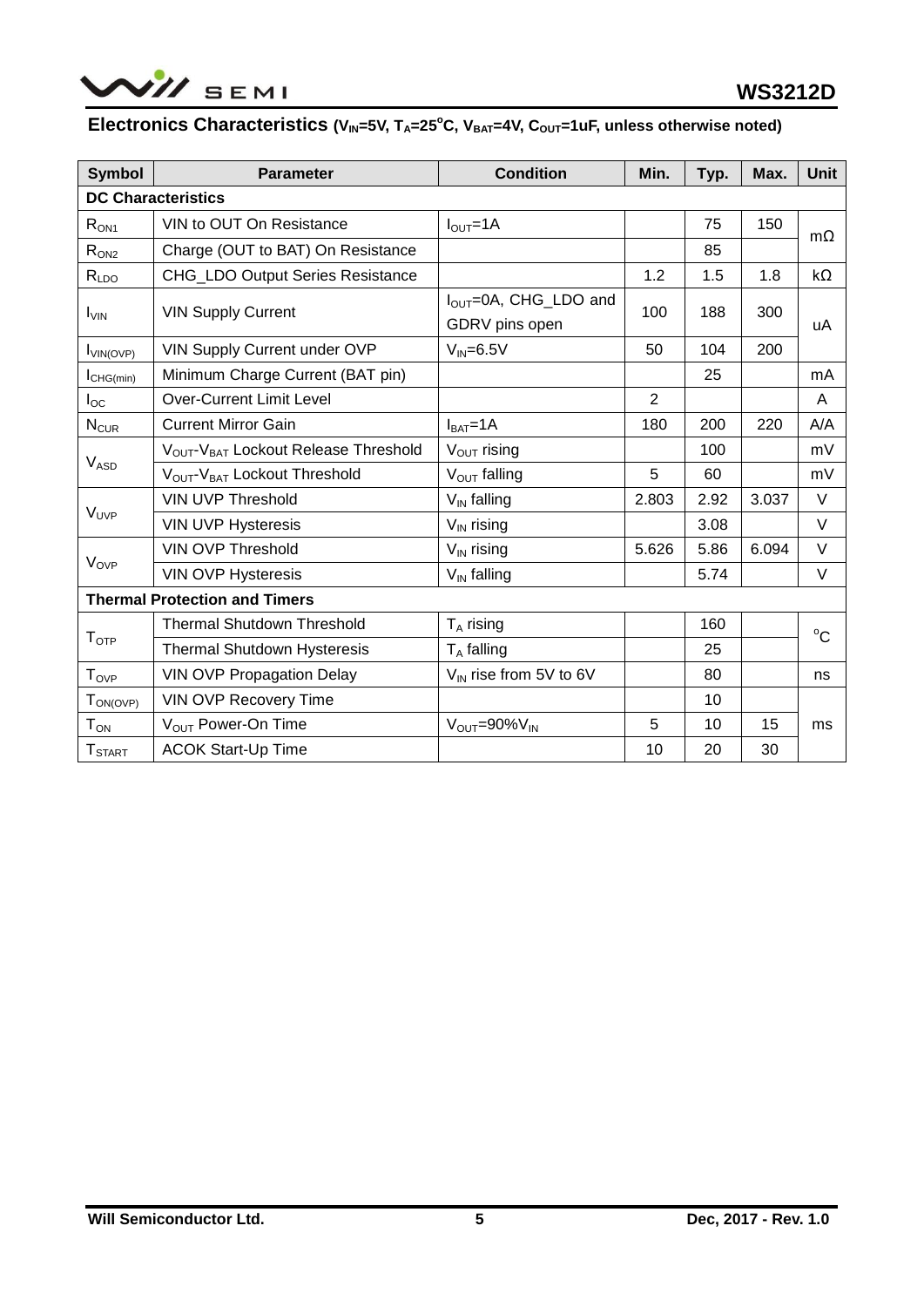

## **Operation Information VIN Under-Voltage Protection (UVP)**

The WS3212D integrates an under-voltage protection circuit to shut off the output when input voltage falls below the UVP threshold. The UVP circuit has hysteresis and a de-glitch feature so that it will typically ignore undershoot transients on the input.

#### **VIN Over-Voltage Protection (OVP)**

If the input voltage rises above  $V_{\alpha \nu P}$ , the internal switch MOSFET will turn off immediately to protect the system connected to OUT pin. When the input voltage falls below the input OVP hysteresis, the MOSFET is turned on again after 10ms recovery time. The OVP recovery time  $T_{OMOVP}$  is designed to provide noise immunity against transient conditions.

#### **Power-On Operation**

When input voltage satisfies both UVP and OVP restrictions for 10ms blanking time, the output voltage starts a soft-start to reduce the inrush current. For battery charging circuit to start work, VIN should remain in this valid status for another 10ms time.

## **Internal N-Channel Power MOS and Bootstrap Gate Control**

The WS3212D integrates an N-channel MOSFET with bootstrap gate control to replace the external NPN transistor for cell phone's PMIC. When valid input voltage is established, the bootstrap gate control circuitry will pull up the N-channel MOSFET's gate voltage gradually to turn on its N-channel. The N-channel MOSFET achieves lower on resistance within limited area, comparing to its P-channel counterpart.

#### **Current Limit**

The output current is monitored by the internal current limit circuit. When the output current exceeds the current limit threshold, the device clamps the output current by modifying the gate voltage of N-channel power MOS.

#### **Charging Status Indicator (/ACOK)**

/ACOK pin is an open-drain charging status indicator with two states: pull-down, and high impedance. The pull-down state indicates that the WS3212D is in charging status, while the high impedance indicates the opposite. Charging circuitry is powered by OUT pin. Charging soft-start timer of 10ms is added to make sure OUT is ready. /ACOK can also be used to detect charging states by a microprocessor using a pull-up resistor.

#### **Charging Current Control**

The charging current is controlled by the GDRV pin. When sourcing current from the GDRV pin, the BAT pin delivers the charging current whose magnitude is 200-fold of GDRV's current. The  $I<sub>BAT</sub>$ current can be calculated by the following equation:

 $I<sub>BAT</sub>=200XI<sub>GDRV</sub>$ 

where

 $I_{BAT}$  is the current flowing out from the BAT pin.  $I_{\text{GDRV}}$  is the current flowing out from the GDRV pin.

#### **Temperature Protection**

When the junction temperature exceeds  $160^{\circ}$ C, the internal thermal sense circuit turns off the power MOS to cool down the chip. When the device's junction temperature cools by  $25^{\circ}$ C, the internal thermal sense circuit will enable the device, resulting in a pulsed output during continuous thermal protection. Thermal protection is designed to protect the IC in the event of over temperature conditions. For normal operation, the iunction temperature cannot exceed  $125^{\circ}$ C.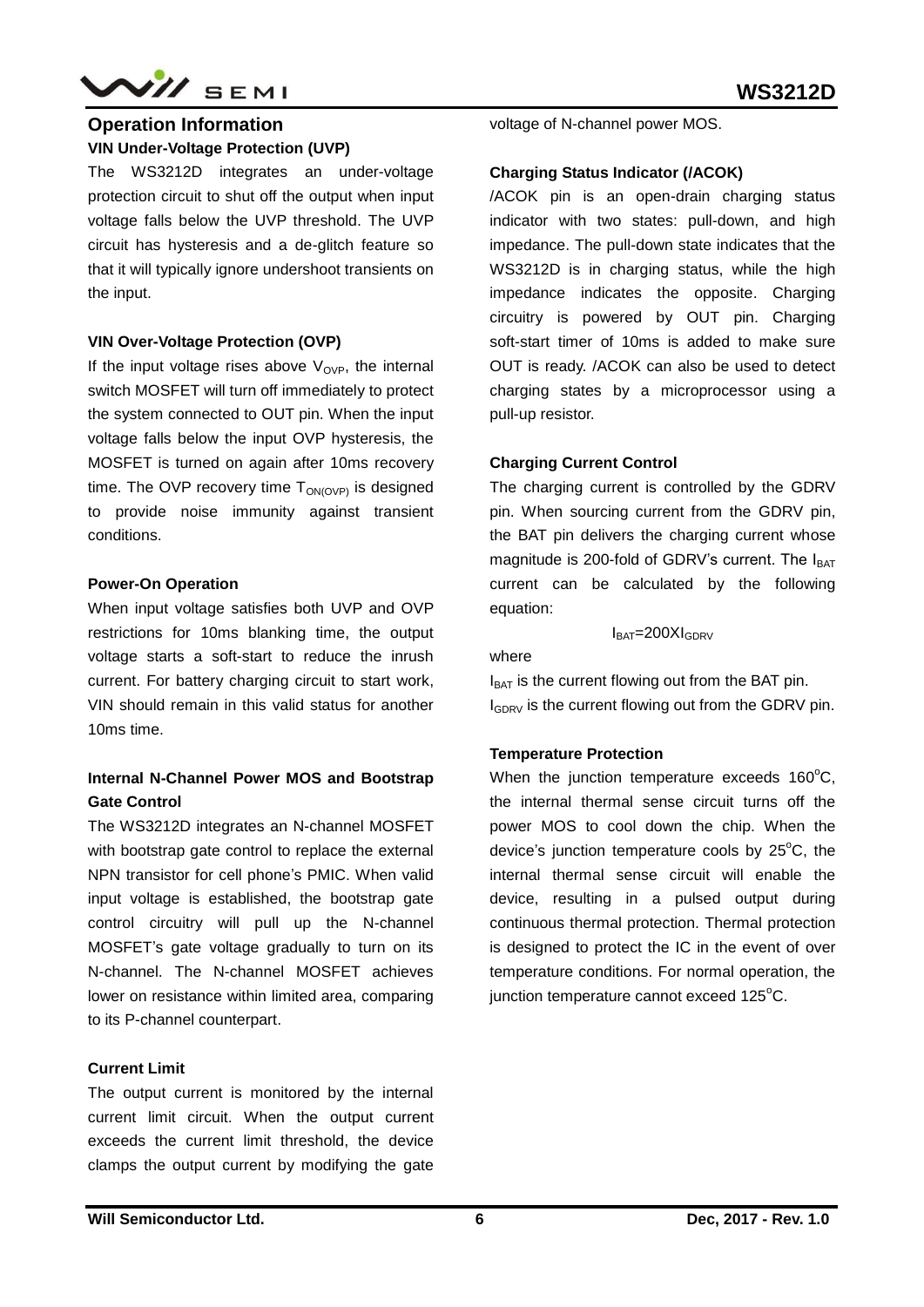## **Typical Characteristics (T<sub>A</sub>=25°C, unless otherwise noted)**

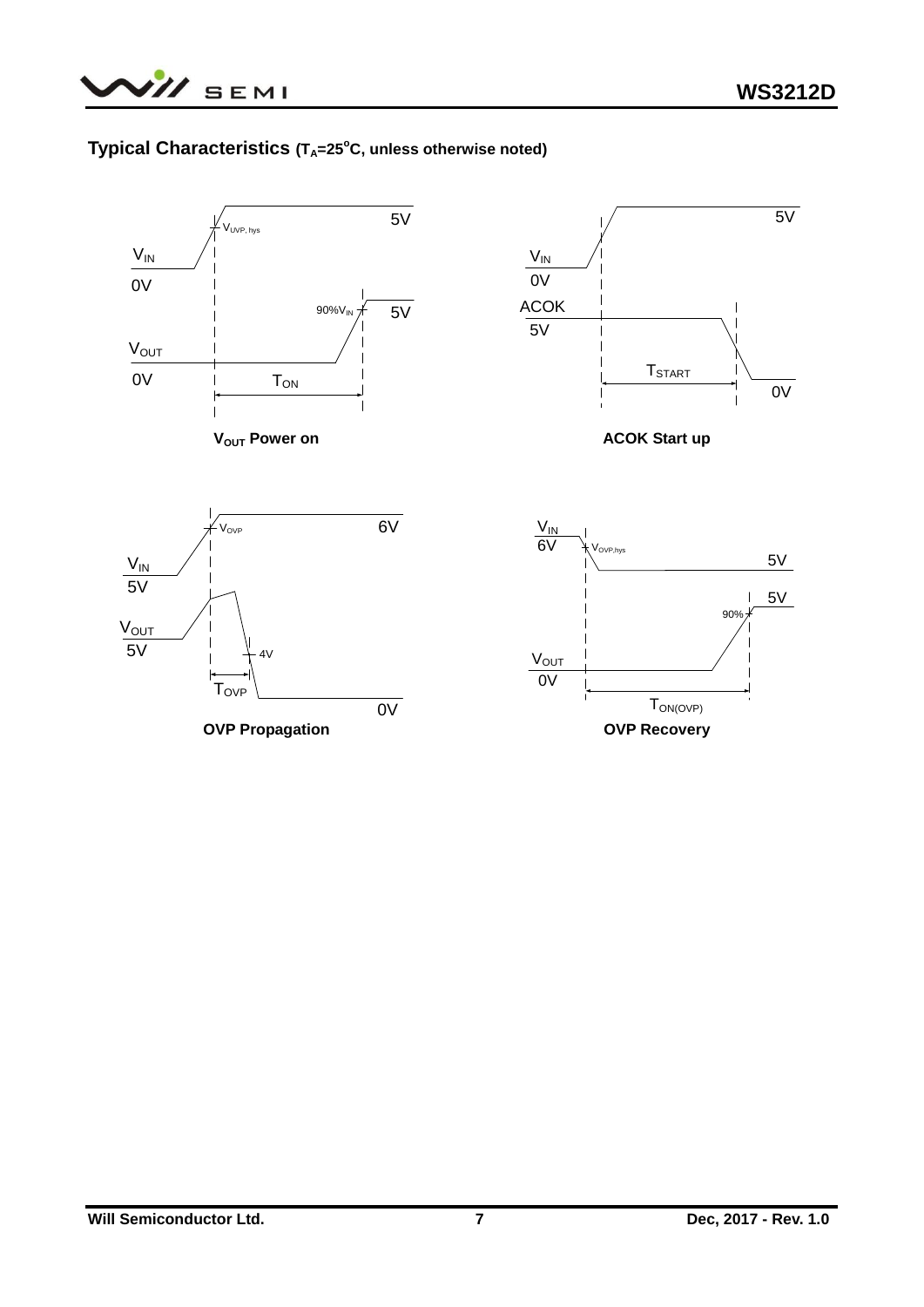

## **Typical Characteristics (T<sub>A</sub>=25°C, unless otherwise noted)**

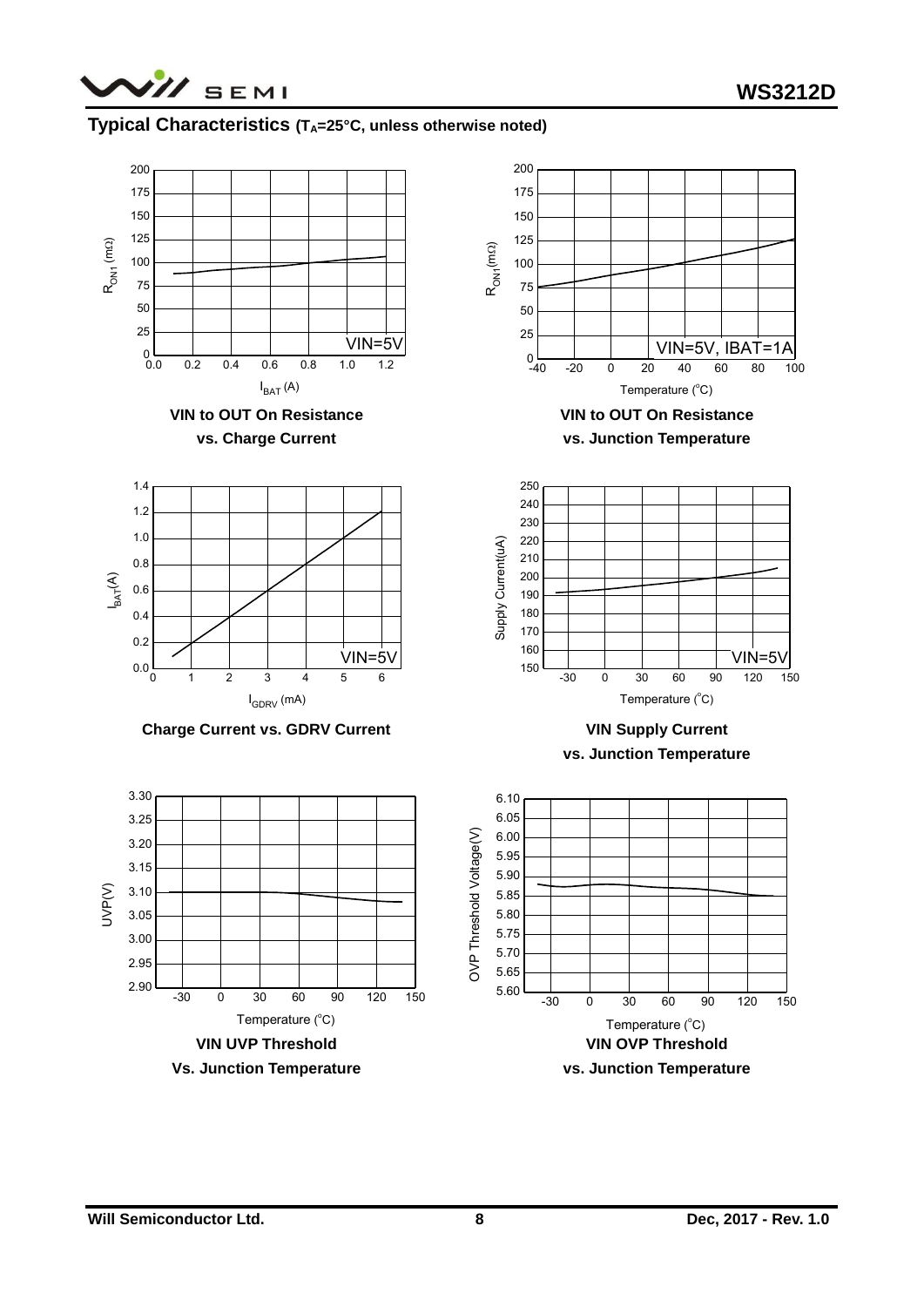

## **Operating Waveforms**

Refer to the typical application circuit. The test condition is  $V_{\text{IN}}=5V$ , T<sub>A</sub>=25 °C unless otherwise specified.



#### **Normal Power-On and Power-Off**



**Power-On Power-Off**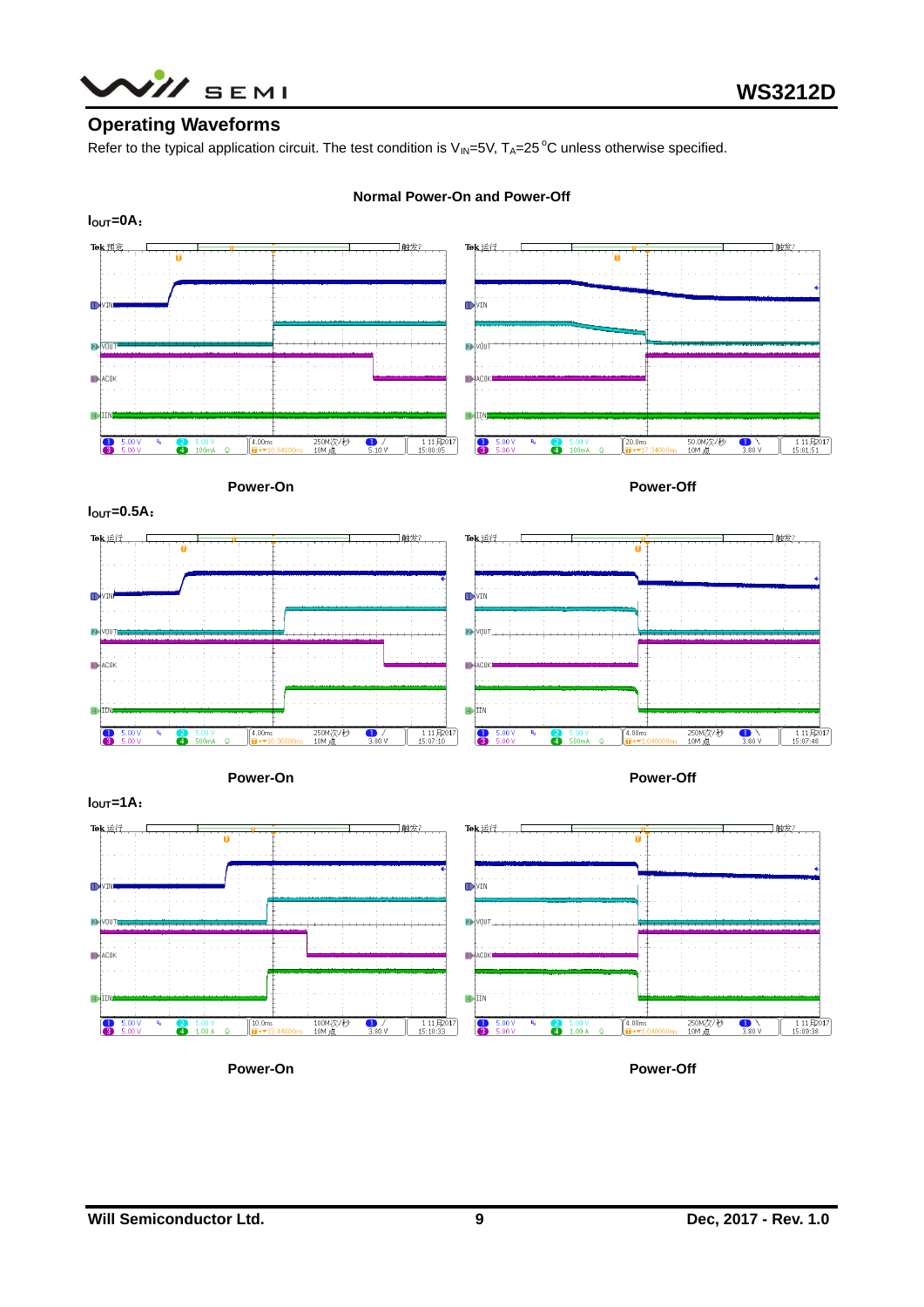

### **Operating Waveforms**

Refer to the typical application circuit. The test condition is  $V_{\text{IN}}=5V$ , T<sub>A</sub>=25 °C unless otherwise specified.



### **Input OVP and Recovery**

**(VIN rises from 5V to 6V, then drops to 5V)**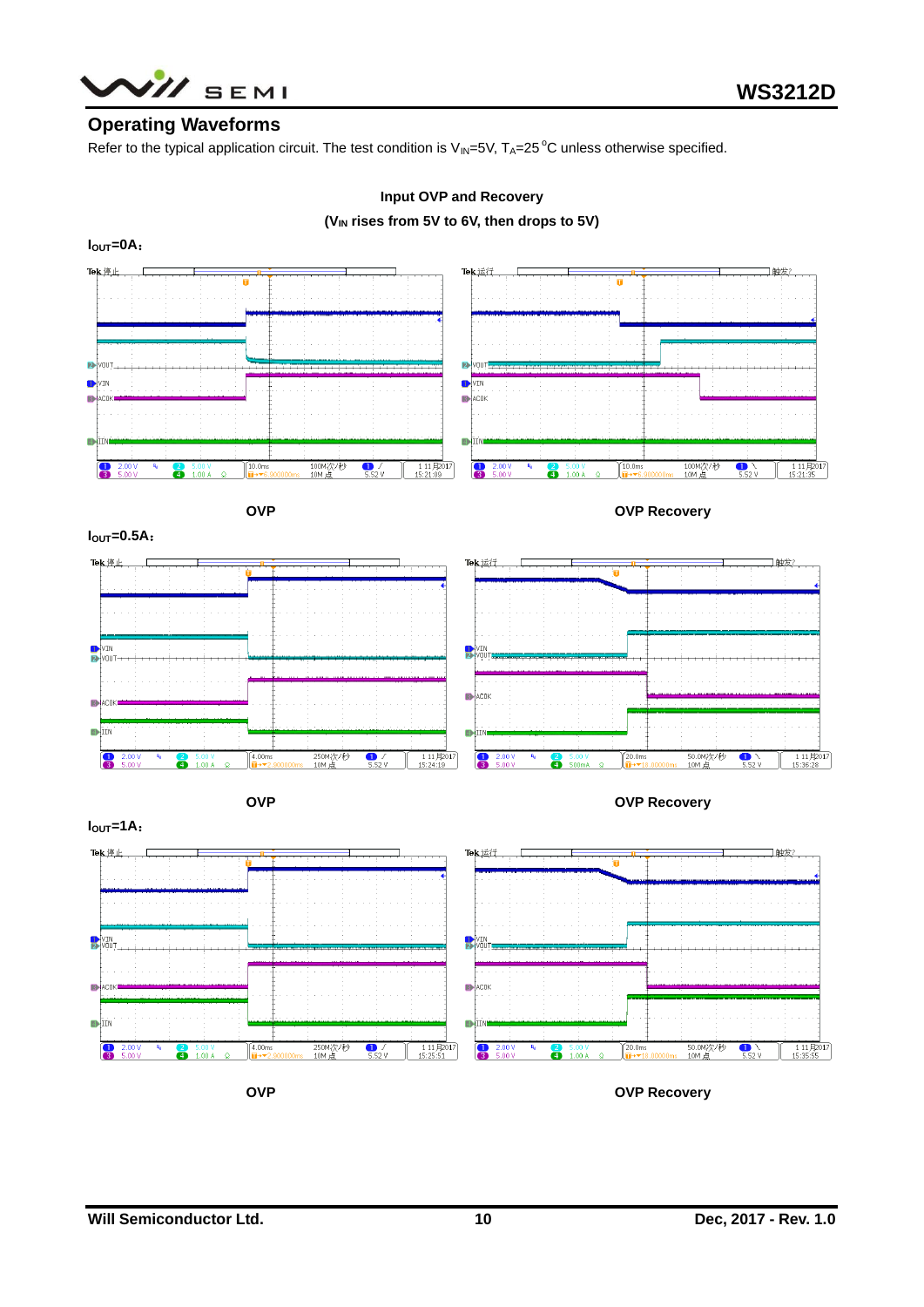

## **Operating Waveforms**

Refer to the typical application circuit but remove capacitors on VIN pin and OUT pin. The test condition is  $V_{IN}=5V$ , T<sub>A</sub>=25 °C unless otherwise specified.



**Input OVP Propagation Delay (VIN rises from 5V to 6.5V)**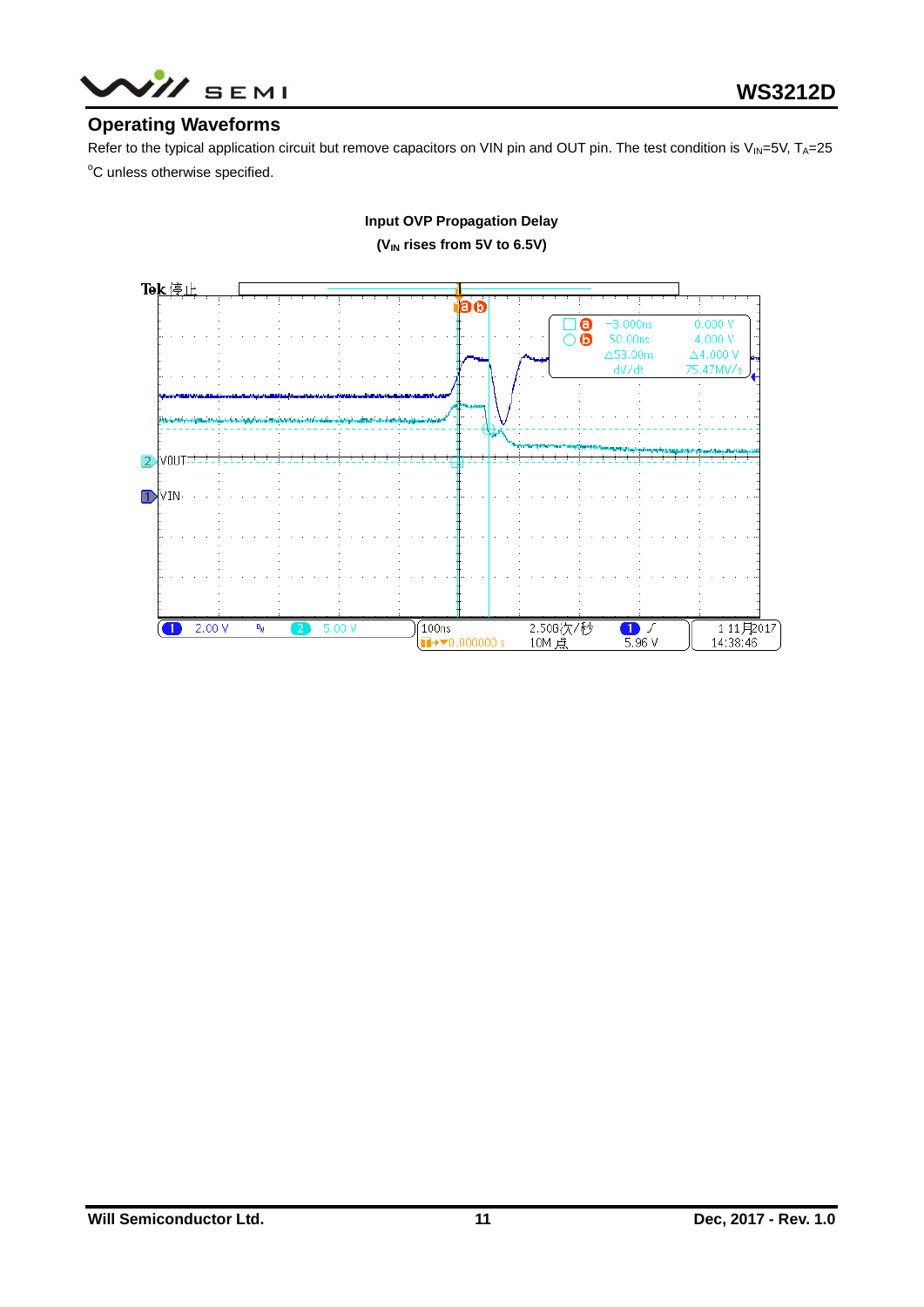

## **Package Outline Dimensions**



## SIDE VIEW

|                | <b>Dimensions in Millimeters</b> |                |       |  |  |
|----------------|----------------------------------|----------------|-------|--|--|
| <b>Symbol</b>  | Min.                             | Typ.           | Max.  |  |  |
| A              | 0.700                            | 0.750          | 0.800 |  |  |
| A1             | 0.000                            | 0.020          | 0.050 |  |  |
| A2             | 0.203 Ref.                       |                |       |  |  |
| D              | 2.900                            | 3.100<br>3.000 |       |  |  |
| Е              | 2.900                            | 3.000          |       |  |  |
| D <sub>1</sub> | 2.300<br>2.400<br>2.500          |                |       |  |  |
| E <sub>1</sub> | 1.600<br>1.700                   |                | 1.800 |  |  |
| b              | 0.200<br>0.250<br>0.300          |                |       |  |  |
| e              | 0.500 Typ.                       |                |       |  |  |
|                | 0.324<br>0.400<br>0.476          |                |       |  |  |